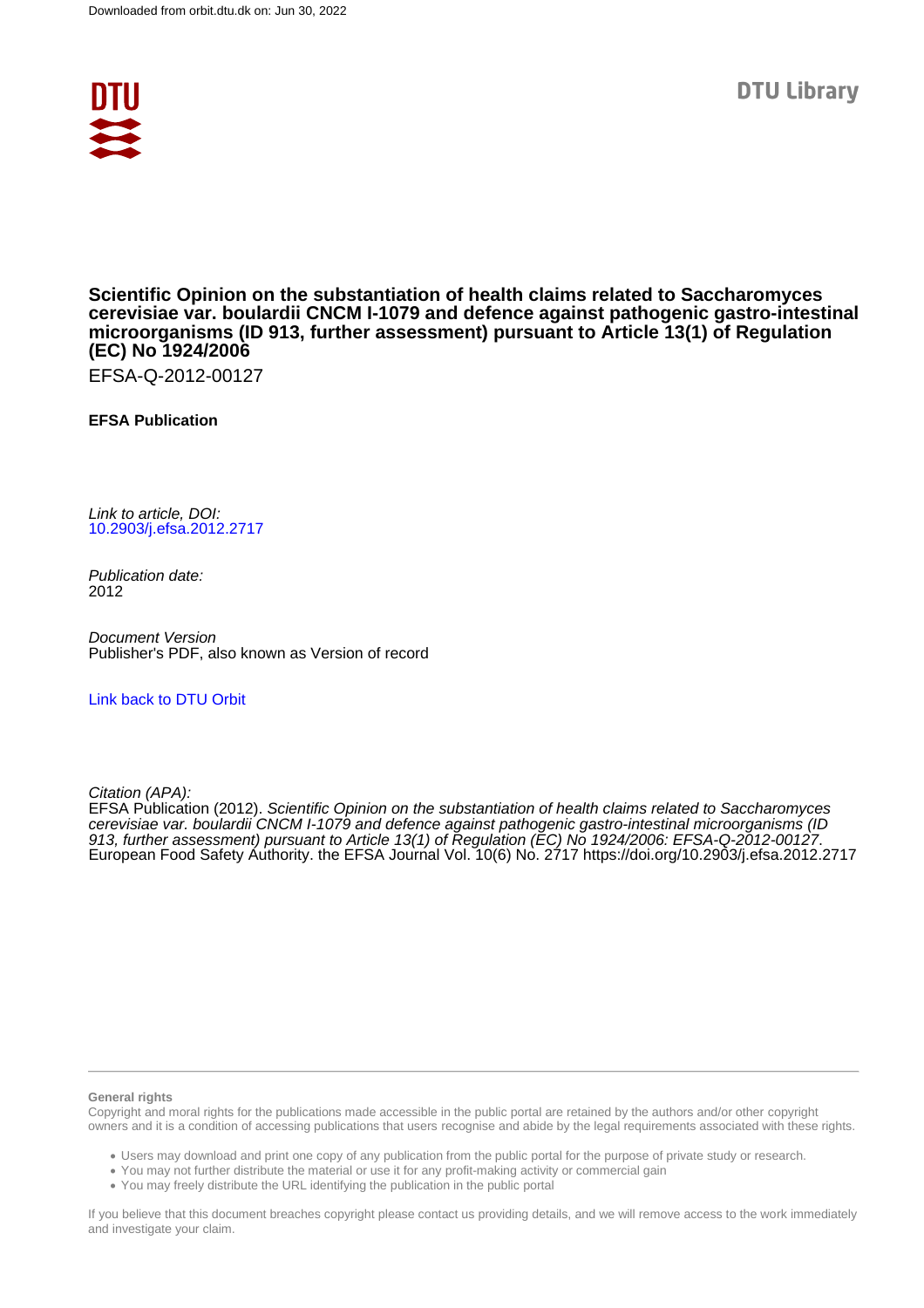

## **SCIENTIFIC OPINION**

# **Scientific Opinion on the substantiation of health claims related to**  *Saccharomyces cerevisiae* **var***. boulardii* **CNCM I-1079 and defence against pathogenic gastro-intestinal microorganisms (ID 913, further assessment) pursuant to Article 13(1) of Regulation (EC) No 1924/2006**<sup>1</sup>

**EFSA Panel on Dietetic Products, Nutrition and Allergies (NDA)<sup>2, 3</sup>** 

European Food Safety Authority (EFSA), Parma, Italy

#### <span id="page-1-0"></span>**ABSTRACT**

Following a request from the European Commission, the Panel on Dietetic Products, Nutrition and Allergies was asked to provide a scientific opinion on a health claim pursuant to Article 13 of Regulation (EC) No 1924/2006 in the framework of further assessment related to *Saccharomyces cerevisiae* var*. boulardii* CNCM I-1079 and defence against pathogenic gastro-intestinal microorganisms. The food constituent that is the subject of the health claim, *Saccharomyces cerevisiae* var*. boulardii* CNCM I-1079, is sufficiently characterised. The claimed effect, defence against pathogenic gastro-intestinal microorganisms, is a beneficial physiological effect. The proposed target population is the general population. The Panel notes that the evidence provided is not sufficient to establish that the strains *Saccharomyces cerevisiae* var*. boulardii* CNCM I-1079 and *Saccharomyces cerevisiae*  var*. boulardii* Hansen CBS 5926, which were used in the studies provided, are identical, and considers that owing to the possibility that the effects are strain-specific, results obtained with one strain cannot be extrapolated to another strain. On the basis of the data presented, the Panel concludes that a cause and effect relationship has not been established between the consumption of *Saccharomyces cerevisiae* var*. boulardii* CNCM I-1079 and defence against pathogenic gastro-intestinal microorganisms.

© European Food Safety Authority, 2012

### <span id="page-1-1"></span>**KEY WORDS**

l

*Saccharomyces cerevisiae* var*. boulardii,* CNCM-I-1079, gastro-intestinal, microorganism, health claims.

Suggested citation: Scientific Opinion on the substantiation of health claims related to *Saccharomyces cerevisiae* var*. boulardii* CNCM I-1079 and defence against pathogenic gastro-intestinal microorganisms (ID 913, further assessment) pursuant to Article 13(1) of Regulation (EC) No 1924/2006. EFSA Journal 2012;10(6):2717. [16 pp.]. doi:10.2903/j.efsa.2012.2717. Available online: www.efsa.europa.eu/efsajournal

<sup>1</sup> On request from the European Commission, Question No EFSA-Q-2012-00127, adopted on 26 April 2012.

<sup>2</sup> Panel members: Carlo Agostoni, Jean-Louis Bresson, Susan Fairweather-Tait, Albert Flynn, Ines Golly, Hannu Korhonen, Pagona Lagiou, Martinus Løvik, Rosangela Marchelli, Ambroise Martin, Bevan Moseley, Monika Neuhäuser-Berthold, Hildegard Przyrembel, Seppo Salminen, Yolanda Sanz, Sean (J.J.) Strain, Stephan Strobel, Inge Tetens, Daniel Tomé, Hendrik van Loveren and Hans Verhagen. One member of the Panel did not participate in the discussion on the subject referred to above because of potential conflicts of interest identified in accordance with the EFSA policy on declarations of interests. Correspondence[: nda@efsa.europa.eu](mailto:nda@efsa.europa.eu)

<sup>&</sup>lt;sup>3</sup> Acknowledgement: The Panel wishes to thank the members of the Working Group on Claims for the preparatory work on this scientific opinion: Carlo Agostoni, Jean-Louis Bresson, Susan Fairweather-Tait, Albert Flynn, Ines Golly, Marina Heinonen, Hannu Korhonen, Martinus Løvik, Ambroise Martin, Hildegard Przyrembel, Seppo Salminen, Yolanda Sanz, Sean (J.J.) Strain, Inge Tetens, Hendrik van Loveren and Hans Verhagen.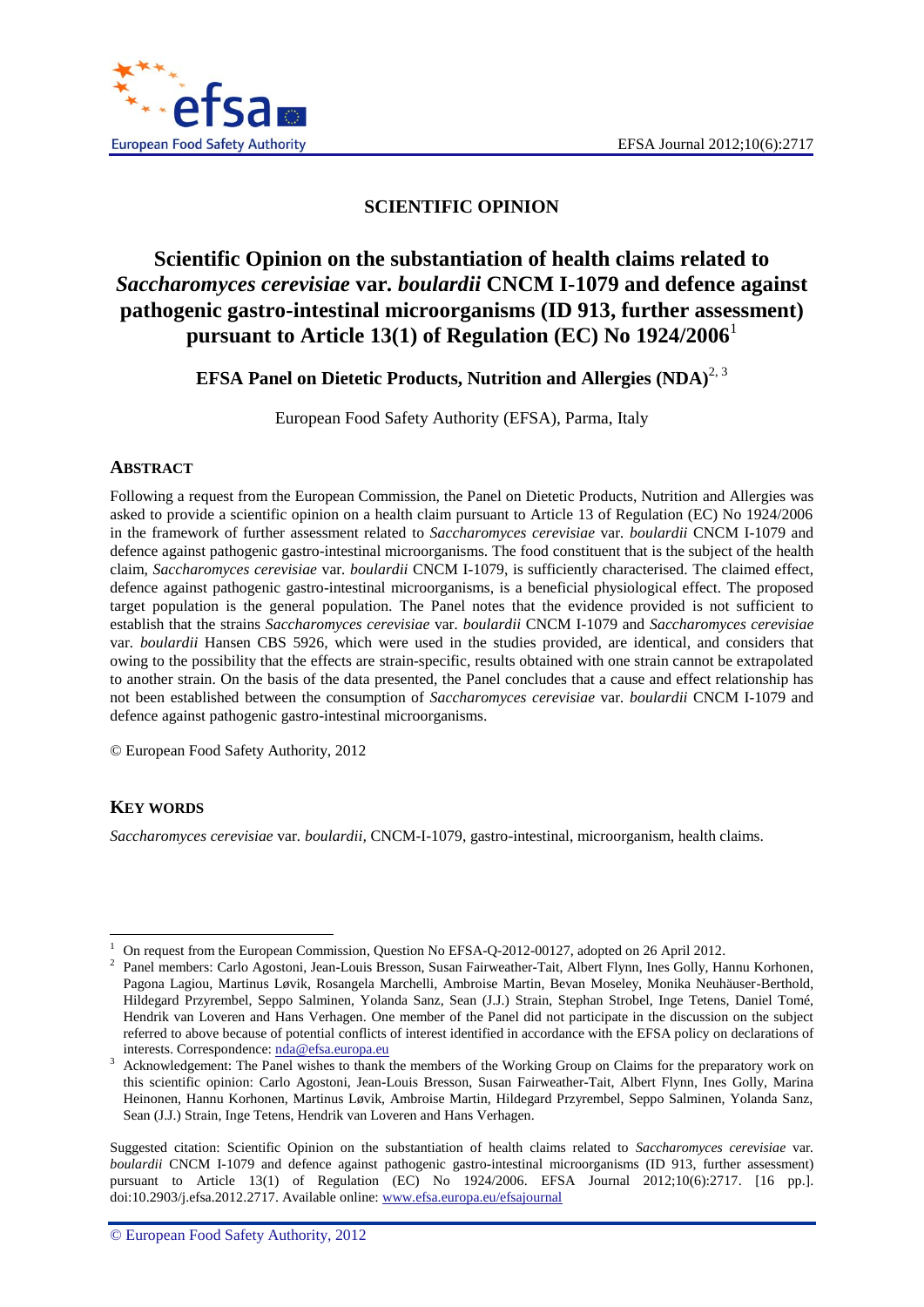

#### <span id="page-2-0"></span>**SUMMARY**

Following a request from the European Commission, the Panel on Dietetic Products, Nutrition and Allergies was asked to provide a scientific opinion on a list of health claims pursuant to Article 13 of Regulation (EC) No 1924/2006. The Commission has agreed with EU Member States that a certain number of Article 13 health claims would be eligible for further assessment by EFSA in order to be able to take a final decision on whether or not to include these claims in the list of permitted health claims. This opinion addresses the scientific substantiation of health claims in relation to *Saccharomyces cerevisiae* var*. boulardii* CNCM I-1079 and defence against pathogenic gastrointestinal microorganisms. The scientific substantiation is based on the information provided by the competent Authority of the United Kingdom for further assessment of this claim.

The food constituent that is the subject of the health claim is *Saccharomyces cerevisiae* var. *boulardii* CNCM-I-1079. The Panel considers that *Saccharomyces cerevisiae* var. *boulardii* CNCM I-1079 is sufficiently characterised.

The claimed effect, which is proposed for further assessment, relates to defence against gastrointestinal pathogens. The proposed target population is the general population. The Panel considers that defence against pathogenic gastro-intestinal microorganisms is a beneficial physiological effect.

The Panel notes that the evidence provided is not sufficient to establish that the strains *Saccharomyces cerevisiae* var. *boulardii* CNCM I-1079 and *Saccharomyces cerevisiae* var. *boulardii* Hansen CBS 5926, which were used in the studies provided, are identical, and that none of the studies provided for the substantiation of the claim was conducted with the strain that is the subject of the claim (i.e. *Saccharomyces cerevisiae* var. *boulardii* CNCM I-1079). The Panel considers that owing to the possibility that the effects are strain-specific, results obtained with one strain cannot be extrapolated to another strain.

On the basis of the data presented, the Panel concludes that a cause and effect relationship has not been established between the consumption of *Saccharomyces cerevisiae* var*. boulardii* CNCM I-1079 and defence against pathogenic gastro-intestinal microorganisms.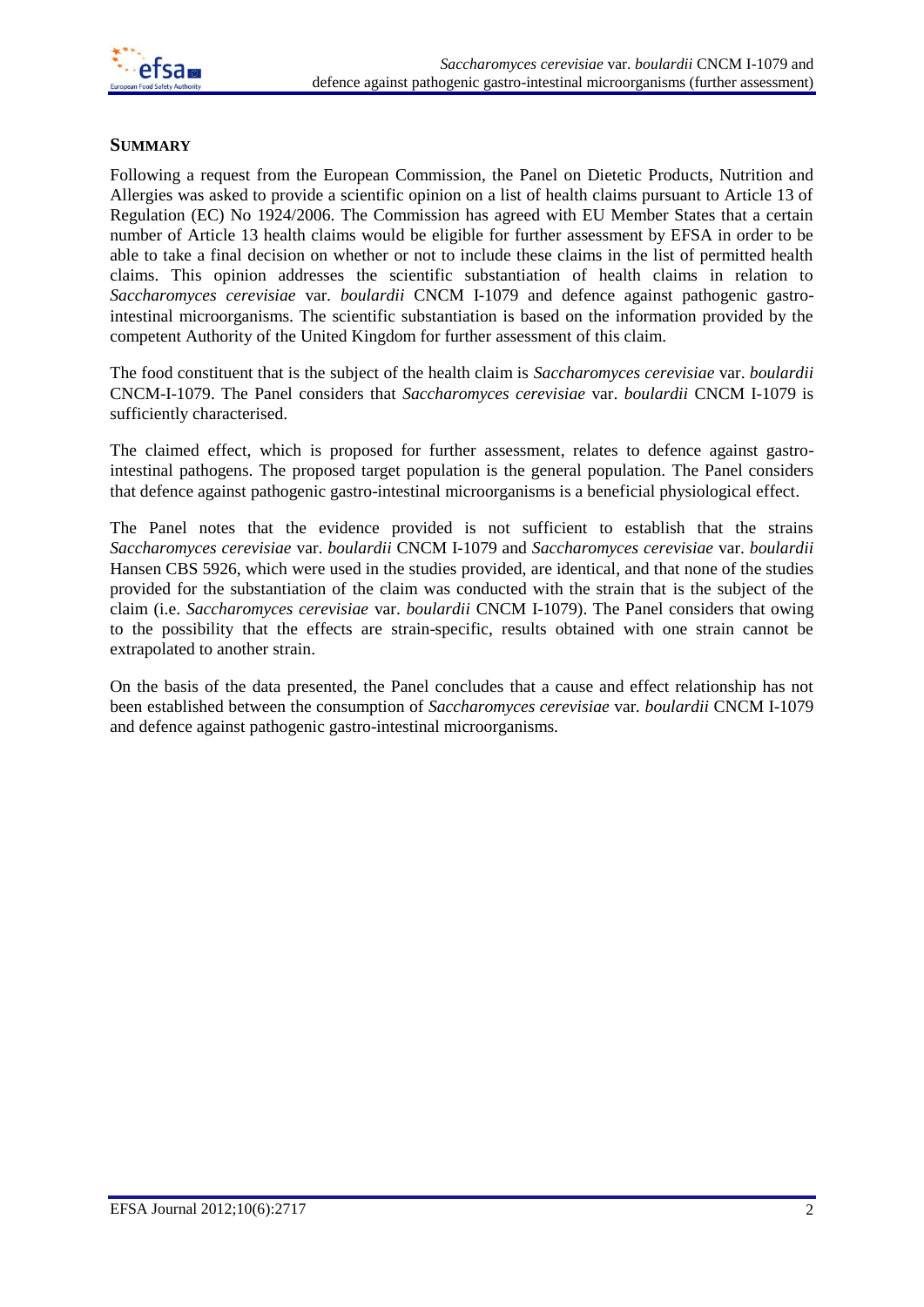

## <span id="page-3-0"></span>TABLE OF CONTENTS

| 2. |  |  |
|----|--|--|
| 3. |  |  |
|    |  |  |
|    |  |  |
|    |  |  |
|    |  |  |
|    |  |  |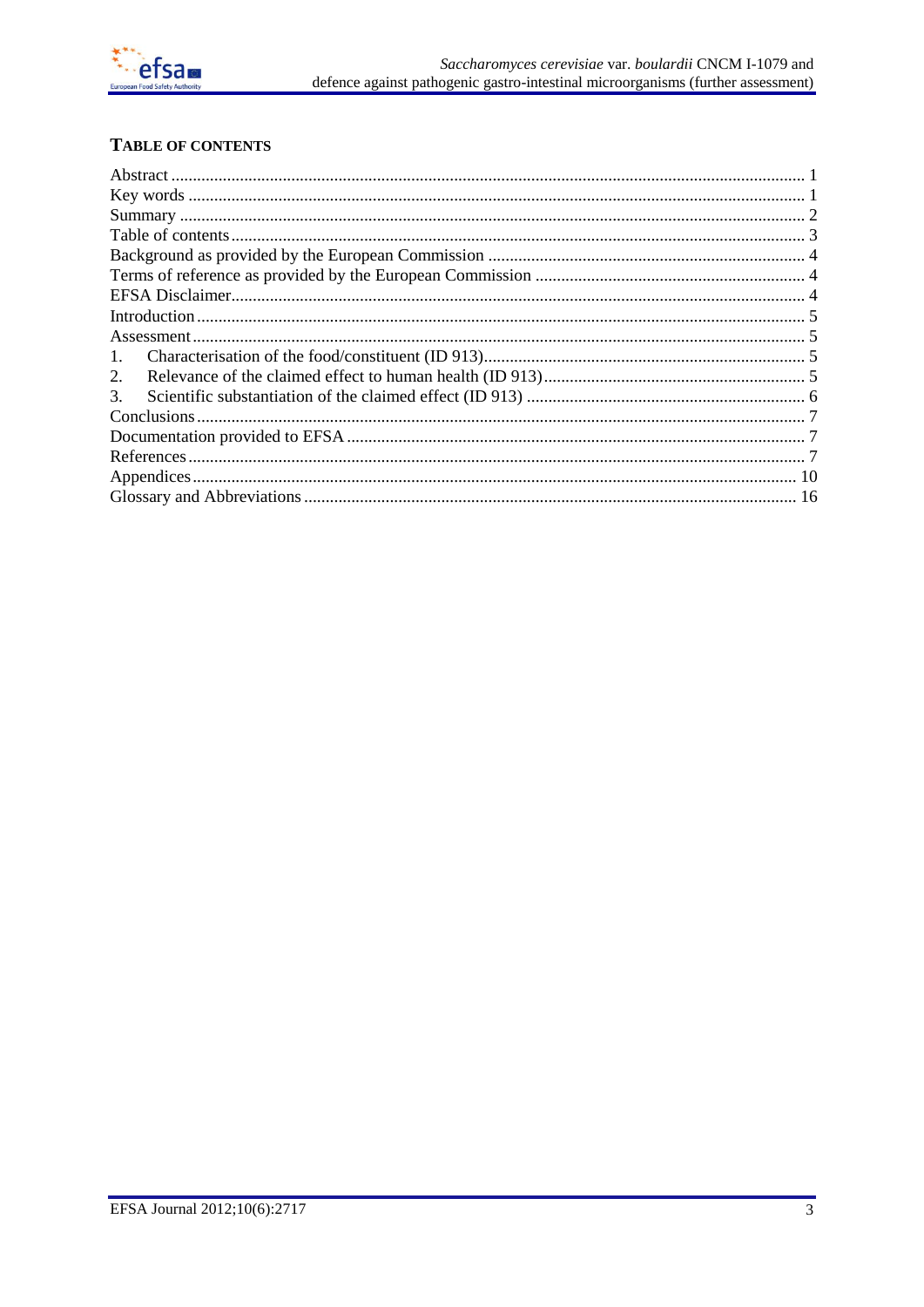

### <span id="page-4-0"></span>**BACKGROUND AS PROVIDED BY THE EUROPEAN COMMISSION**

See Appendix A

### <span id="page-4-1"></span>**TERMS OF REFERENCE AS PROVIDED BY THE EUROPEAN COMMISSION**

See Appendix A

### <span id="page-4-2"></span>**EFSA DISCLAIMER**

See Appendix B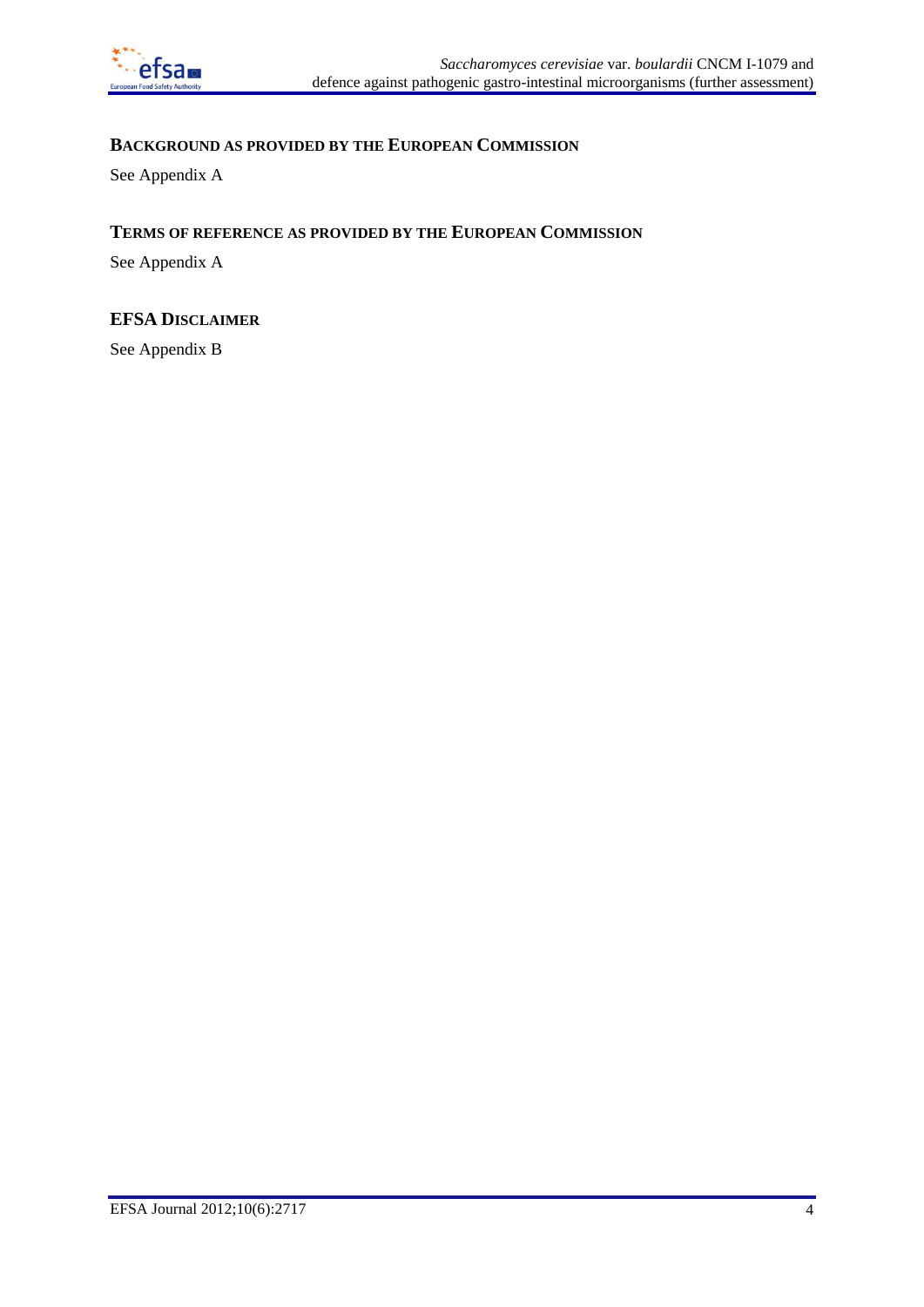### <span id="page-5-0"></span>**INTRODUCTION**

The Commission has agreed with EU Member States that a certain number of Article 13 health claims would be eligible for further assessment by EFSA in order to be able to take a final decision on whether or not to include these claims in the list of permitted health claims. These claims include already assessed claims related to micro-organisms which the Panel considered to be not sufficiently characterised and claims for which the NDA Panel concluded that there was insufficient evidence to establish a cause and effect relationship between the consumption of the food and the claimed effect.

Following an opinion of the NDA Panel on a health claim pursuant to Article 13 of Regulation (EC) No 1924/2006<sup>4</sup> in which the Panel concluded that the data available were not sufficient to characterise "*Saccharomyces cerevisiae* var. *boulardii*" [\(EFSA Panel on Dietetic Products Nutrition and Allergies](#page-7-3)  [\(NDA\), 2009\)](#page-7-3), EFSA received additional information from the competent Authority of the United Kingdom for further assessment of this claim. The information provided in the framework of further assessment for the health claims which are the subject of this opinion is tabulated in Appendix C.

### <span id="page-5-1"></span>**ASSESSMENT**

### <span id="page-5-2"></span>**1. Characterisation of the food/constituent (ID 913)**

The food constituent that is the subject of the health claim is *Saccharomyces cerevisiae* var*. boulardii*  CNCM I-1079 (hereafter *S. cerevisiae* var. *boulardii* CNCM I-1079). Data on phenotypic (morphological and biochemical analyses) and genotypic (RFLP analysis using a yeast DNA transposon probe for hybridisation, and PFGE and PCR delta sequence analysis) characterisation of *S. cerevisiae* var*. boulardii* CNCM I-1079 were provided in the application.

Three references were also provided in the application related to the molecular techniques used for the identification and genetic typing of *S. cerevisiae* strains [\(Hennequin et al., 2001;](#page-8-0) [Mallié et al.,](#page-8-1)  [2001;](#page-8-1) [van der Aa Kühle and Jespersen, 2003\)](#page-8-2), but none of them provided data on the strain that is the subject of the health claim, *S. cerevisiae* var*. boulardii* CNCM I-1079.

For *S. cerevisiae* var*. boulardii* CNCM I-1079, a culture collection number from the Collection Nationale de Cultures de Microorganismes (CNCM) was provided. The CNCM is a restricted-access non-public collection, which has the status of an International Depositary Authority under the Budapest Treaty.

Data on the production and quality controls (identity, purity, and biological and chemical safety) of the strain culture and the encapsulation process of *S. cerevisiae* var*. boulardii* CNCM I-1079 were provided.

The Panel considers that the food constituent, *Saccharomyces cerevisiae* var*. boulardii* CNCM I-1079, which is the subject of the health claim, is sufficiently characterised.

### <span id="page-5-3"></span>**2. Relevance of the claimed effect to human health (ID 913)**

The claimed effect, which is proposed for further assessment, relates to defence against gastro-intestinal pathogens. The proposed target population is the general population.

The presence of pathogenic micro-organisms in the gastro-intestinal tract (e.g. viruses and bacteria) may lead to the development of gastro-intestinal infections. Maintenance of defence against

l <sup>4</sup> Regulation (EC) No 1924/2006 of the European Parliament and of the Council of 20 December 2006 on nutrition and health claims made on foods. OJ L 404, 30.12.2006, p. 9–25.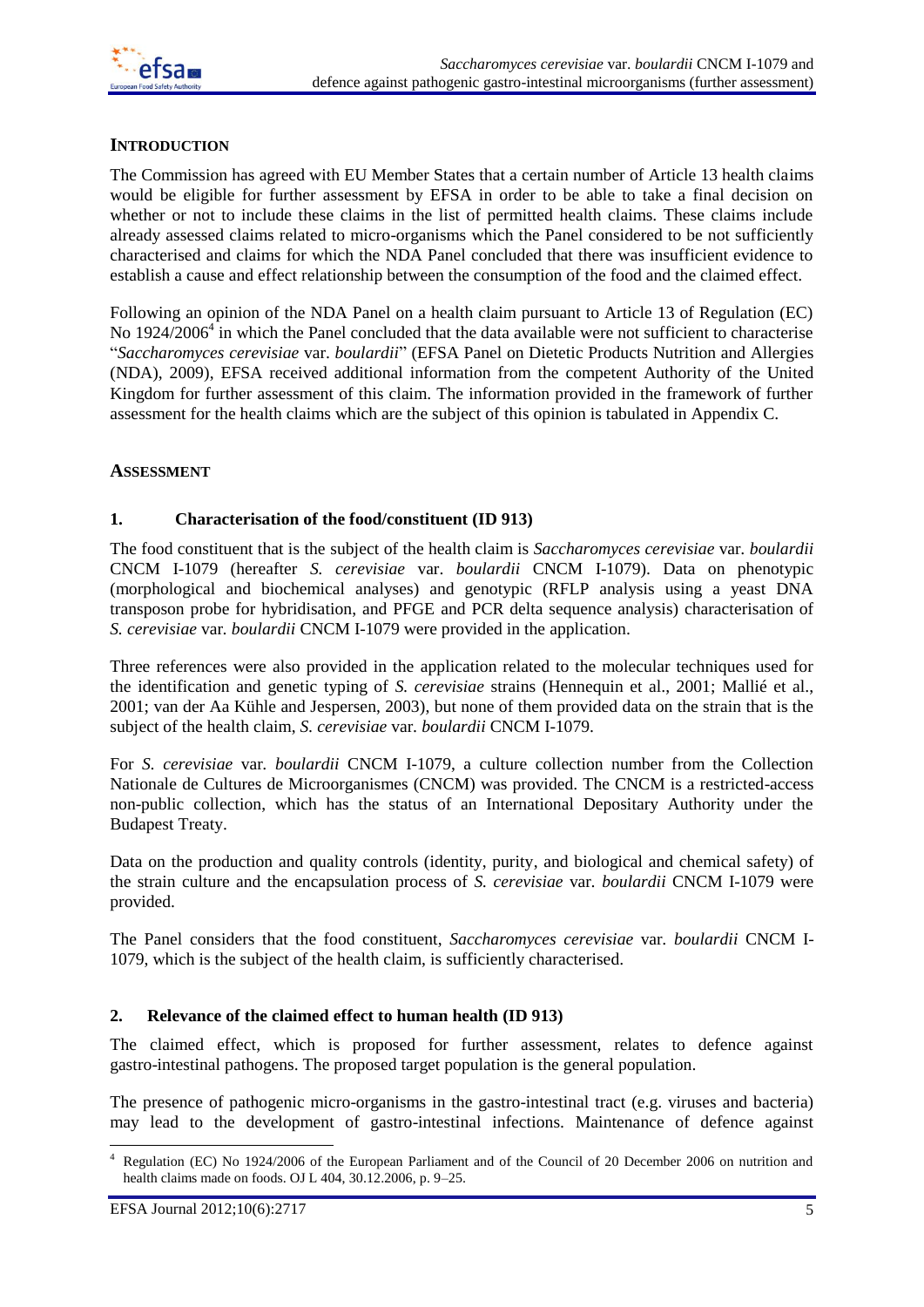pathogenic gastro-intestinal microorganisms may protect against gastro-intestinal infections and associated diarrhoea.

The Panel considers that defence against pathogenic gastro-intestinal microorganisms is a beneficial physiological effect.

### <span id="page-6-0"></span>**3. Scientific substantiation of the claimed effect (ID 913)**

The references provided included human studies which addressed the effect of *S. cerevisiae* var. *boulardii* on incidence of antibiotic-associated diarrhoea related to *Clostridium difficile* [\(Can et al.,](#page-7-4)  [2006;](#page-7-4) [Lewis et al., 1998;](#page-8-3) [McFarland et al., 1995;](#page-8-4) [Surawicz et al., 1989\)](#page-8-5); on *Clostridium difficile* recurrent diarrhoea [\(Surawicz et al., 2000\)](#page-8-6); on antibiotic-associated diarrhoea related to candidiasis [\(Adam et al., 1977\)](#page-7-5); on side-effects of *Helicobacter pylori* eradication therapy [\(Cindoruk et al., 2007;](#page-7-6) [Cremonini et al., 2002;](#page-7-7) [Duman et al., 2005\)](#page-7-8); on traveller's diarrhoea [\(Kirchhelle et al., 1996;](#page-8-7) [Kollaritsch et al., 1989;](#page-8-8) [Kollaritsch et al., 1993\)](#page-8-9); on amoebiasis [\(Mansour-Ghanaei et al., 2003\)](#page-8-10); on acute diarrhoea of unknown origin [\(Hochter et al., 1990\)](#page-8-11); and four meta-analyses [\(D'Souza et al.,](#page-7-9)  [2002;](#page-7-9) [McFarland, 2006,](#page-8-12) [2010;](#page-8-13) [Szajewska and Mrukowicz, 2005\)](#page-8-14). Animal studies, *in vitro* studies and a review paper were also provided. The Panel notes that the review submitted [\(Zanello et al., 2009\)](#page-9-0) did not provide original data that can be used for the substantiation of the claim. The Panel also notes that in two animal studies [\(Girard et al., 2003;](#page-8-15) [Sezer et al., 2009\)](#page-8-16) models of diarrhoea of non-infectious origin were used, and that, therefore, they did not provide information that can be used for the scientific substantiation of a claim on defence against pathogens.

According to the application, the studies provided for the substantiation of the claim were conducted with the strain *S. cerevisiae* var. *boulardii* Hansen CBS 5926 from Biocodex, except for four studies in which the strain used was not specified. In two out of these four studies, the commercial brand name was mentioned (Perenterol®), which according to the application is manufactured by the owner of *S. cerevisiae* var. *boulardii* Hansen CBS 5926 [\(Kirchhelle et al., 1996;](#page-8-7) [Kollaritsch et al., 1993\)](#page-8-9), while the other two studies were conducted or sponsored by the company which owns *S. cerevisiae*  var. *boulardii* Hansen CBS 5926 [\(Hochter et al., 1990;](#page-8-11) [Surawicz et al., 2000\)](#page-8-6).

In the application it was stated that "the strain *S. cerevisiae* var*. boulardii* CNCM I-1079 is genetically equivalent to *S. boulardii* CBS 5926 (also named *S. cerevisiae* var*. boulardii* Hansen CBS 5926 or ATCC 74012)" based on the genotypic analyses previously described in the characterisation section (RFLP analysis using a yeast DNA transposon probe for hybridisation and PFGE analysis) and submitted in the application.

The Panel notes that the evidence provided is not sufficient to establish that the strains *S. cerevisiae*  var*. boulardii* CNCM I-1079 and *S. cerevisiae* var. *boulardii* Hansen CBS 5926 are identical, and that none of the studies provided for the scientific substantiation of the claim were conducted with the strain that is the subject of the claim (i.e. *S. cerevisiae* var*. boulardii* CNCM I-1079). The Panel considers that owing to the possibility that the effects are strain-specific, results obtained with one strain cannot be extrapolated to another strain.

The Panel concludes that a cause and effect relationship has not been established between the consumption of *Saccharomyces cerevisiae* var*. boulardii* CNCM I-1079 and defence against pathogenic gastro-intestinal microorganisms.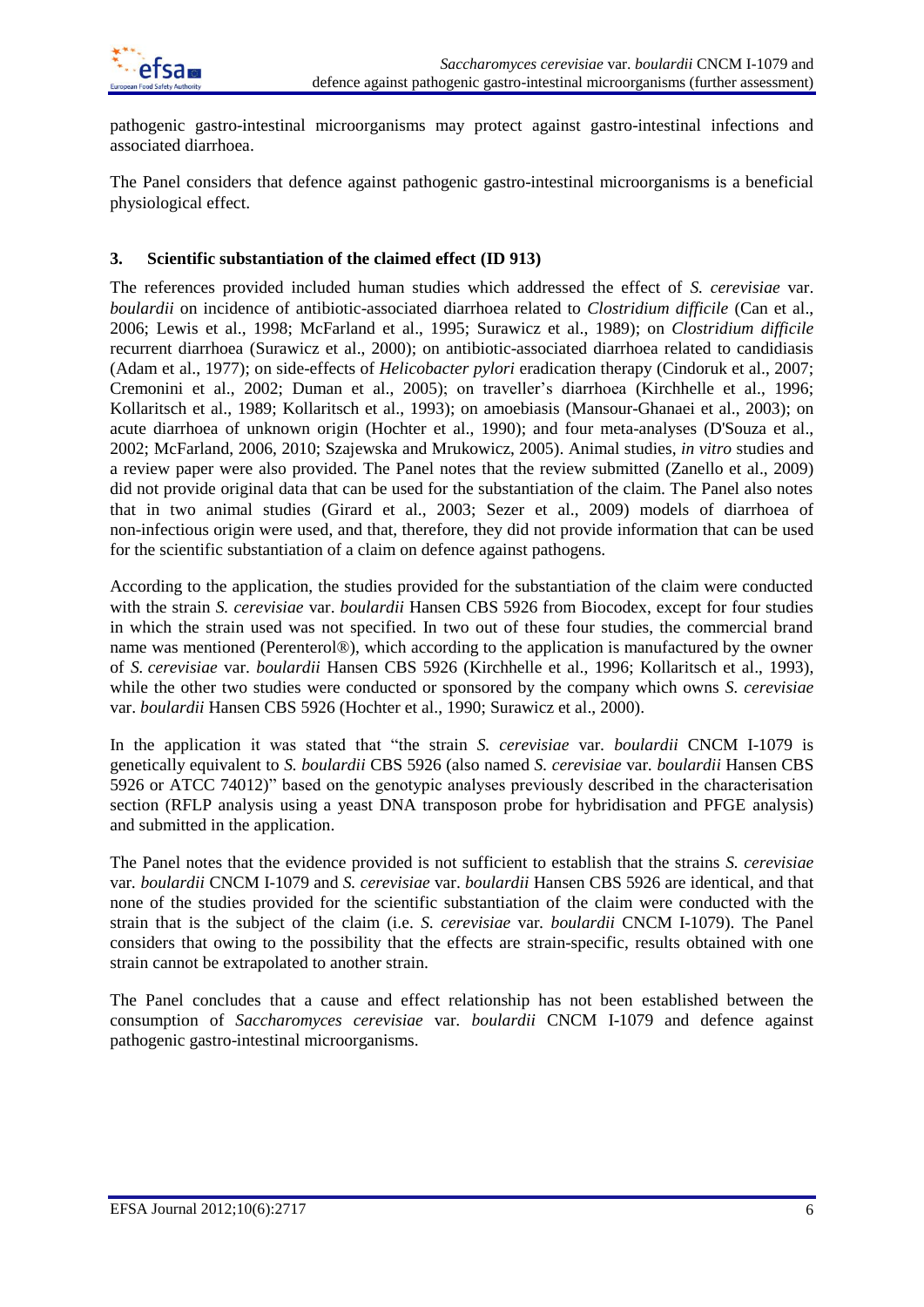

## <span id="page-7-0"></span>**CONCLUSIONS**

On the basis of the data presented, the Panel concludes that:

- The food constituent, *Saccharomyces cerevisiae* var*. boulardii* CNCM I-1079, which is the subject of the health claim, is sufficiently characterised.
- The claimed effect proposed for further assessment relates to defence against gastro-intestinal pathogens. The proposed target population is the general population. Defence against pathogenic gastro-intestinal microorganisms is a beneficial physiological effect.
- A cause and effect relationship has not been established between the consumption of *Saccharomyces cerevisiae* var. *boulardii* CNCM I-1079 and defence against pathogenic gastro-intestinal microorganisms.

### <span id="page-7-1"></span>**DOCUMENTATION PROVIDED TO EFSA**

Health claims pursuant to Article 13 of Regulation (EC) No 1924/2006 for further assessment (No: EFSA-Q-2012-00127). The scientific substantiation is based on the information provided by the competent Authority of the United Kingdom for further assessment of this claim (available at: [http://www.efsa.europa.eu/en/topics/topic/article13.htm\)](http://www.efsa.europa.eu/en/topics/topic/article13.htm).

#### <span id="page-7-2"></span>**REFERENCES**

- <span id="page-7-5"></span>Adam J, Barret C, Barret-Bellet A, Benedetti E and Calendini Aea, 1977. Controlled double-blind clinical trials of Ultra-Levure: multi centre study by 25 physicians in 388 cases. Gazette Medicale de France, 84, 2072-2078.
- <span id="page-7-4"></span>Can M, Besirbellioglu BA, Avci IY, Beker CM and Pahsa A, 2006. Prophylactic Saccharomyces boulardii in the prevention of antibiotic-associated diarrhea: a prospective study. Medical Science Monitor 12, PI19-22.
- <span id="page-7-6"></span>Cindoruk M, Erkan G, Karakan T, Dursun A and Unal S, 2007. Efficacy and safety of Saccharomyces boulardii in the 14-day triple anti-Helicobacter pylori therapy: a prospective randomized placebocontrolled double-blind study. Helicobacter, 12, 309-316.
- <span id="page-7-7"></span>Cremonini F, Di Caro S, Covino M, Armuzzi A, Gabrielli M, Santarelli L, Nista EC, Cammarota G, Gasbarrini G and Gasbarrini A, 2002. Effect of different probiotic preparations on antihelicobacter pylori therapy-related side effects: a parallel group, triple blind, placebo-controlled study. American Journal of Gastroenterology, 97, 2744-2749.
- <span id="page-7-9"></span>D'Souza AL, Rajkumar C, Cooke J and Bulpitt CJ, 2002. Probiotics in prevention of antibiotic associated diarrhoea: meta-analysis. British Medical Journal, 324, 1361.
- <span id="page-7-8"></span>Duman DG, Bor S, Ozutemiz O, Sahin T, Oguz D, Istan F, Vural T, Sandkci M, Isksal F, Simsek I, Soyturk M, Arslan S, Sivri B, Soykan I, Temizkan A, Bessk F, Kaymakoglu S and Kalayc C, 2005. Efficacy and safety of Saccharomyces boulardii in prevention of antibiotic-associated diarrhoea due to Helicobacterpylori eradication. European Journal of Gastroenterology and Hepatology, 17, 1357-1361.
- <span id="page-7-3"></span>EFSA Panel on Dietetic Products Nutrition and Allergies (NDA), 2009. Scientific Opinion on the substantiation of health claims related to non-characterised microorganisms pursuant to Article 13 of Regulation (EC) No 1924/2006 on request from the European Commission. EFSA Journal, 7(9):1247, 64 pp.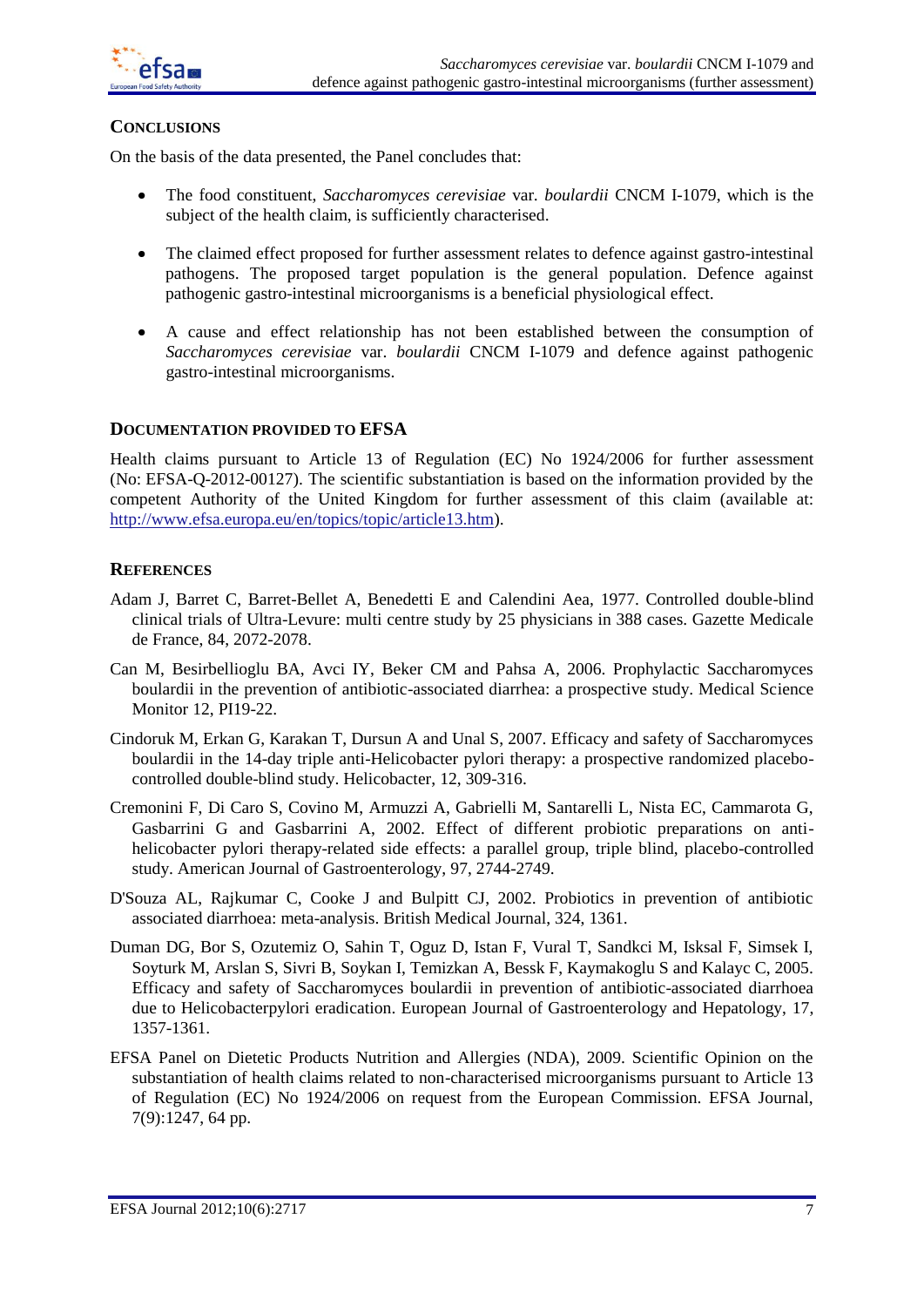

- <span id="page-8-15"></span>Girard P, Pansart Y, Lorette I and Gillardin JM, 2003. Dose-response relationship and mechanism of action of Saccharomyces boulardii in castor oil-induced diarrhea in rats. Digestive Diseases and Sciences, 48, 770-774.
- <span id="page-8-0"></span>Hennequin C, Thierry A, Richard GF, Lecointre G, Nguyen HV, Gaillardin C and Dujon B, 2001. Microsatellite typing as a new tool for identification of Saccharomyces cerevisiae strains. Journal of Clinical Microbiology, 39, 551-559.
- <span id="page-8-11"></span>Hochter W, Chase D and Hagenhoff G, 1990. Saccharomyces boulardii in acute adult diarrhea: efficacy and tolerability of treatment. Munchener Medizinische Wochenschrift, 132, 188-192.
- <span id="page-8-7"></span>Kirchhelle A, Fruhwein N and Toburen D, 1996. [Treatment of persistent diarrhea with S. boulardii in returning travelers. Results of a prospective study]. Fortschritte der Medizin, 114, 136-140.
- <span id="page-8-8"></span>Kollaritsch H, Kremsner P, Wiedermann G and Scheiner O, 1989. Prevention of traveller's diarrhea: Comparison of different nonantibiotic preparations. Travel Medicine International, 7, 9-18.
- <span id="page-8-9"></span>Kollaritsch H, Holst H, Grobara P and Wiedermann G, 1993. [Prevention of traveler's diarrhea with Saccharomyces boulardii. Results of a placebo controlled double-blind study]. Fortschritte der Medizin, 111, 152-156.
- <span id="page-8-3"></span>Lewis SJ, Potts LF and Barry RE, 1998. The lack of therapeutic effect of Saccharomyces boulardii in the prevention of antibiotic-related diarrhoea in elderly patients. Journal of Infection, 36, 171-174.
- <span id="page-8-1"></span>Mallié M, Nguyen VP, Bertout S, Vaillant C and Bastide J, 2001. Genotypic study of Saccharomyces boulardii compared to Saccharomyces cerevisiae sensu stricto complex species. Journal de Mycologie Médicale 11, 19-25.
- <span id="page-8-10"></span>Mansour-Ghanaei F, Dehbashi N, Yazdanparast K and Shafaghi A, 2003. Efficacy of saccharomyces boulardii with antibiotics in acute amoebiasis. World Journal of Gastroenterology, 9, 1832-1833.
- <span id="page-8-4"></span>McFarland LV, Surawicz CM, Greenberg RN, Elmer GW, Moyer KA, Melcher SA, Bowen KE and Cox JL, 1995. Prevention of beta-lactam-associated diarrhea by Saccharomyces boulardii compared with placebo. American Journal of Gastroenterology, 90, 439-448.
- <span id="page-8-12"></span>McFarland LV, 2006. Meta-analysis of probiotics for the prevention of antibiotic associated diarrhea and the treatment of Clostridium difficile disease. American Journal of Gastroenterology, 101, 812-822.
- <span id="page-8-13"></span>McFarland LV, 2010. Systematic review and meta-analysis of Saccharomyces boulardii in adult patients. World Journal of Gastroenterology, 16, 2202-2222.
- <span id="page-8-16"></span>Sezer A, Usta U and Cicin I, 2009. The effect of Saccharomyces boulardii on reducing irinotecaninduced intestinal mucositis and diarrhea. Medical Oncology, 26, 350-357.
- <span id="page-8-5"></span>Surawicz CM, Elmer GW, Speelman P, McFarland LV, Chinn J and van Belle G, 1989. Prevention of antibiotic-associated diarrhea by Saccharomyces boulardii: a prospective study. Gastroenterology, 96, 981-988.
- <span id="page-8-6"></span>Surawicz CM, McFarland LV, Greenberg RN, Rubin M, Fekety R, Mulligan ME, Garcia RJ, Brandmarker S, Bowen K, Borjal D and Elmer GW, 2000. The search for a better treatment for recurrent Clostridium difficile disease: use of high-dose vancomycin combined with Saccharomyces boulardii. Clinical Infectious Diseases, 31, 1012-1017.
- <span id="page-8-14"></span>Szajewska H and Mrukowicz J, 2005. Meta-analysis: non-pathogenic yeast Saccharomyces boulardii in the prevention of antibiotic-associated diarrhoea. Alimentary Pharmacology and Therapeutics, 22, 365-372.
- <span id="page-8-2"></span>van der Aa Kühle A and Jespersen L, 2003. The Taxonomic Position of Saccharomyces boulardii as Evaluated by Sequence Analysis of the D1/D2 Domain of 26S rDNA, the ITS1-5.8S rDNA-ITS2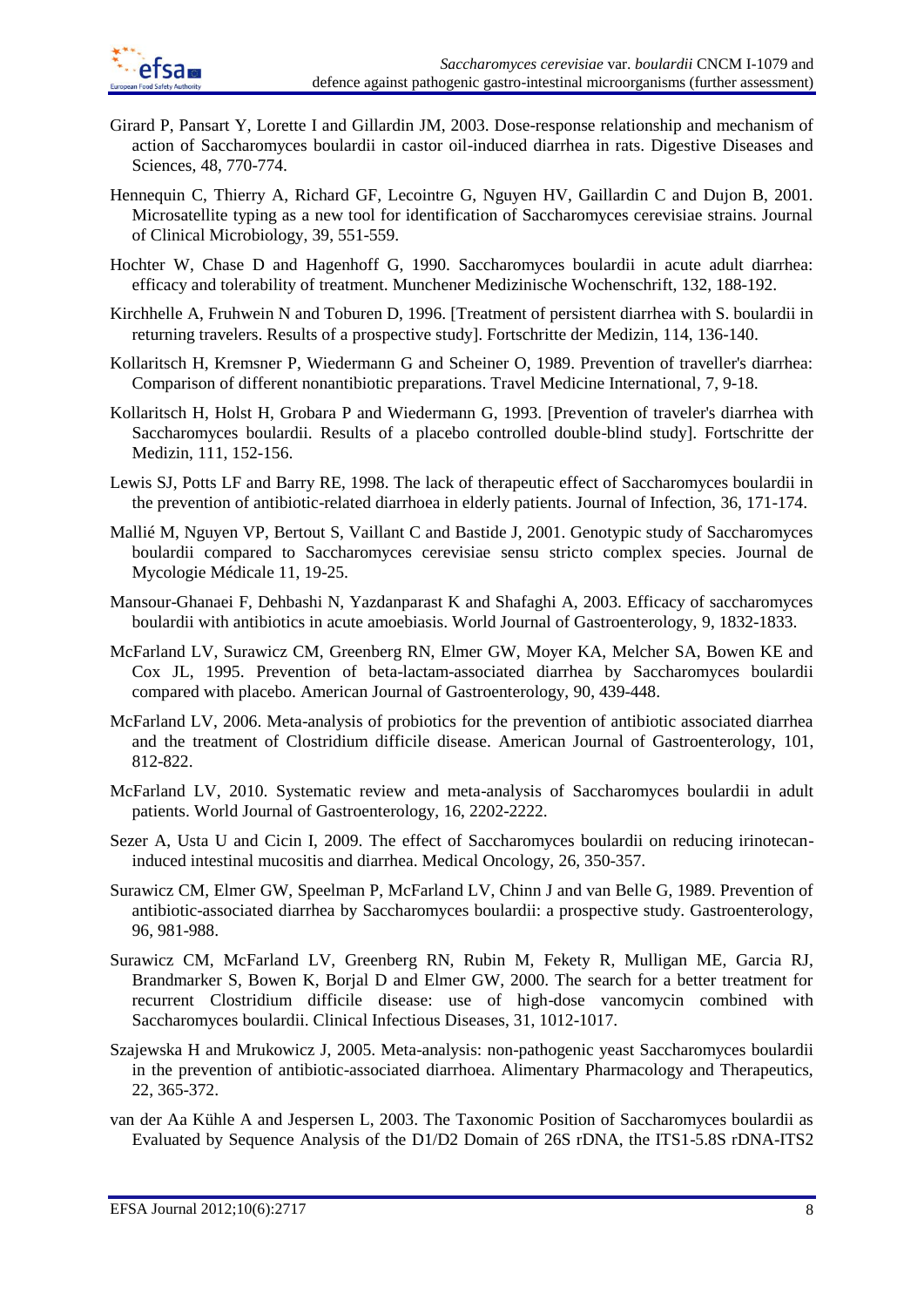Region and the Mitochondrial Cytochrome-c Oxidase II Gene. Systematic and Applied Microbiology, 26, 564-571.

<span id="page-9-0"></span>Zanello G, Meurens F, Berri M and Salmon H, 2009. Saccharomyces boulardii effects on gastrointestinal diseases. Current Issues in Molecular Biology, 11, 47-58.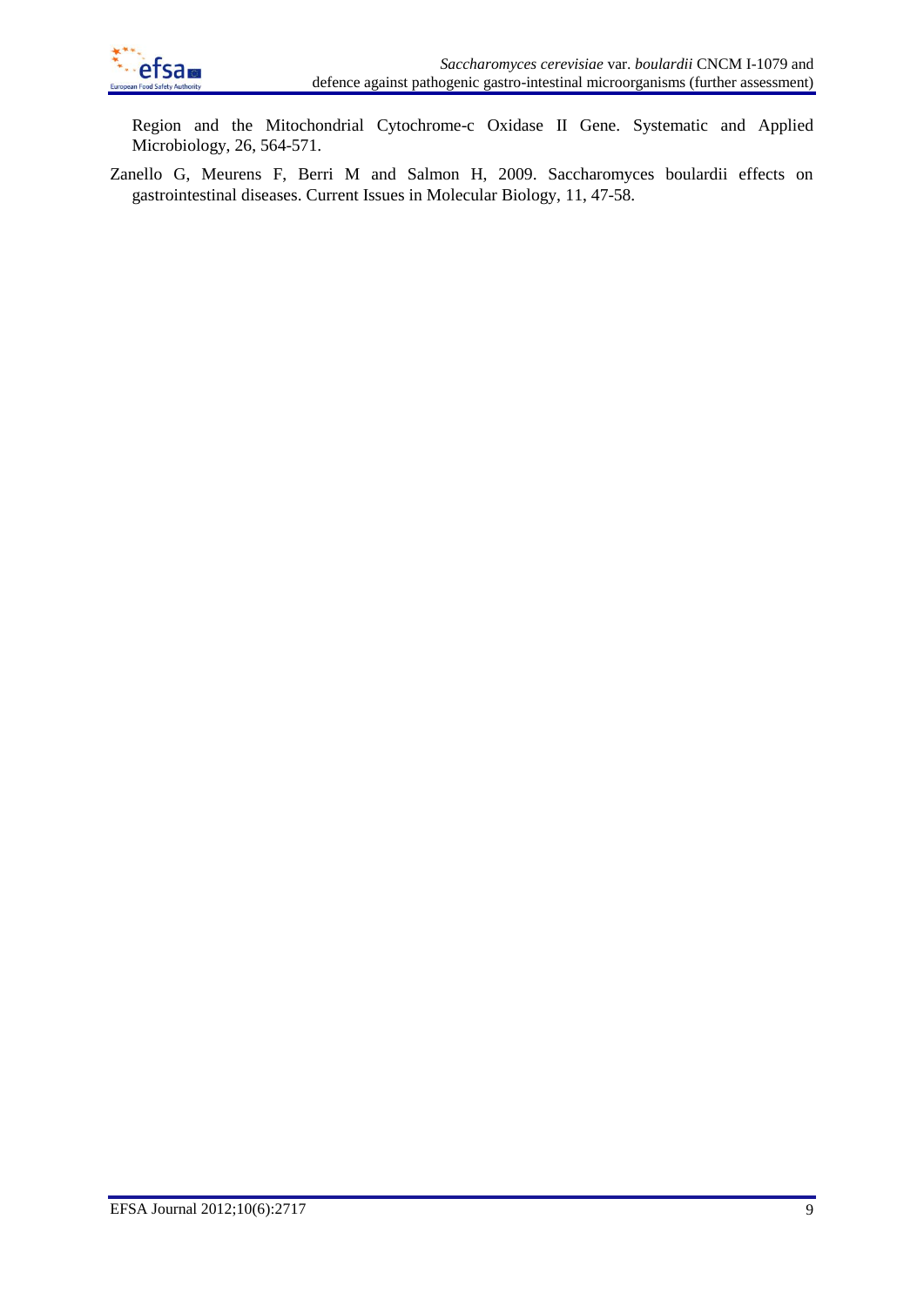

### <span id="page-10-0"></span>**APPENDICES**

#### **APPENDIX A**

#### **BACKGROUND AND TERMS OF REFERENCE AS PROVIDED BY THE EUROPEAN COMMISSION**

The Regulation 1924/2006 on nutrition and health claims made on foods<sup>5</sup> (hereinafter "the Regulation") entered into force on  $19<sup>th</sup>$  January 2007.

Article 13 of the Regulation foresees that the Commission shall adopt a Community list of permitted health claims other than those referring to the reduction of disease risk and to children's development and health. This Community list shall be adopted through the Regulatory Committee procedure and following consultation of the European Food Safety Authority (EFSA).

Health claims are defined as "any claim that states, suggests or implies that a relationship exists between a food category, a food or one of its constituents and health".

In accordance with Article 13 (1) health claims other than those referring to the reduction of disease risk and to children's development and health are health claims describing or referring to:

- a) the role of a nutrient or other substance in growth, development and the functions of the body; or
- b) psychological and behavioural functions; or
- c) without prejudice to Directive 96/8/EC, slimming or weight-control or a reduction in the sense of hunger or an increase in the sense of satiety or to the reduction of the available energy from the diet.

To be included in the Community list of permitted health claims, the claims shall be:

- (i) based on generally accepted scientific evidence; and
- (ii) well understood by the average consumer.

Member States provided the Commission with lists of claims as referred to in Article 13 (1) by 31 January 2008 accompanied by the conditions applying to them and by references to the relevant scientific justification. These lists have been consolidated into the list which forms the basis for the EFSA consultation in accordance with Article 13 (3).

#### **ISSUES THAT NEED TO BE CONSIDERED**

#### **IMPORTANCE AND PERTINENCE OF THE FOOD<sup>6</sup>**

Foods are commonly involved in many different functions<sup>7</sup> of the body, and for one single food many health claims may therefore be scientifically true. Therefore, the relative importance of food e.g. nutrients in relation to other nutrients for the expressed beneficial effect should be considered: for functions affected by a large number of dietary factors it should be considered whether a reference to a single food is scientifically pertinent.

 $\overline{\phantom{a}}$ 

<sup>5</sup> OJ L12, 18/01/2007

The term 'food' when used in this Terms of Reference refers to a food constituent, the food or the food category.

<sup>7</sup> The term 'function' when used in this Terms of Reference refers to health claims in Article 13(1)(a), (b) and (c).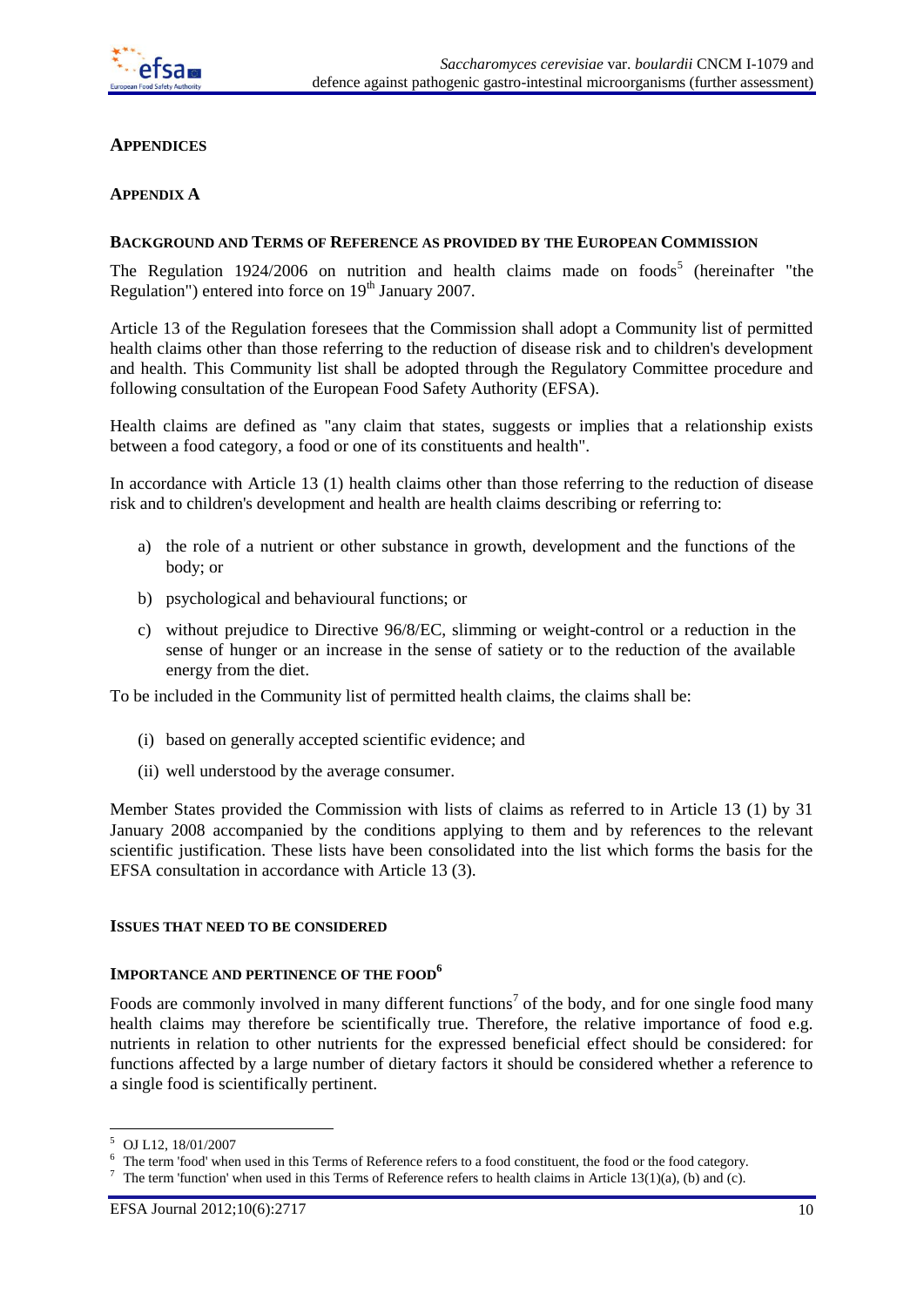It should also be considered if the information on the characteristics of the food contains aspects pertinent to the beneficial effect.

#### **SUBSTANTIATION OF CLAIMS BY GENERALLY ACCEPTABLE SCIENTIFIC EVIDENCE**

Scientific substantiation is the main aspect to be taken into account to authorise health claims. Claims should be scientifically substantiated by taking into account the totality of the available scientific data, and by weighing the evidence, and shall demonstrate the extent to which:

- (a) the claimed effect of the food is beneficial for human health,
- (b) a cause and effect relationship is established between consumption of the food and the claimed effect in humans (such as: the strength, consistency, specificity, doseresponse, and biological plausibility of the relationship),
- (c) the quantity of the food and pattern of consumption required to obtain the claimed effect could reasonably be achieved as part of a balanced diet,
- (d) the specific study group(s) in which the evidence was obtained is representative of the target population for which the claim is intended.

EFSA has mentioned in its scientific and technical guidance for the preparation and presentation of the application for authorisation of health claims consistent criteria for the potential sources of scientific data. Such sources may not be available for all health claims. Nevertheless it will be relevant and important that EFSA comments on the availability and quality of such data in order to allow the regulator to judge and make a risk management decision about the acceptability of health claims included in the submitted list.

The scientific evidence about the role of a food on a nutritional or physiological function is not enough to justify the claim. The beneficial effect of the dietary intake has also to be demonstrated. Moreover, the beneficial effect should be significant i.e. satisfactorily demonstrate to beneficially affect identified functions in the body in a way which is relevant to health. Although an appreciation of the beneficial effect in relation to the nutritional status of the European population may be of interest, the presence or absence of the actual need for a nutrient or other substance with nutritional or physiological effect for that population should not, however, condition such considerations.

Different types of effects can be claimed. Claims referring to the maintenance of a function may be distinct from claims referring to the improvement of a function. EFSA may wish to comment whether such different claims comply with the criteria laid down in the Regulation.

#### **WORDING OF HEALTH CLAIMS**

Scientific substantiation of health claims is the main aspect on which EFSA's opinion is requested. However, the wording of health claims should also be commented by EFSA in its opinion.

There is potentially a plethora of expressions that may be used to convey the relationship between the food and the function. This may be due to commercial practices, consumer perception and linguistic or cultural differences across the EU. Nevertheless, the wording used to make health claims should be truthful, clear, reliable and useful to the consumer in choosing a healthy diet.

In addition to fulfilling the general principles and conditions of the Regulation laid down in Article 3 and 5, Article 13(1)(a) stipulates that health claims shall describe or refer to "the role of a nutrient or other substance in growth, development and the functions of the body". Therefore, the requirement to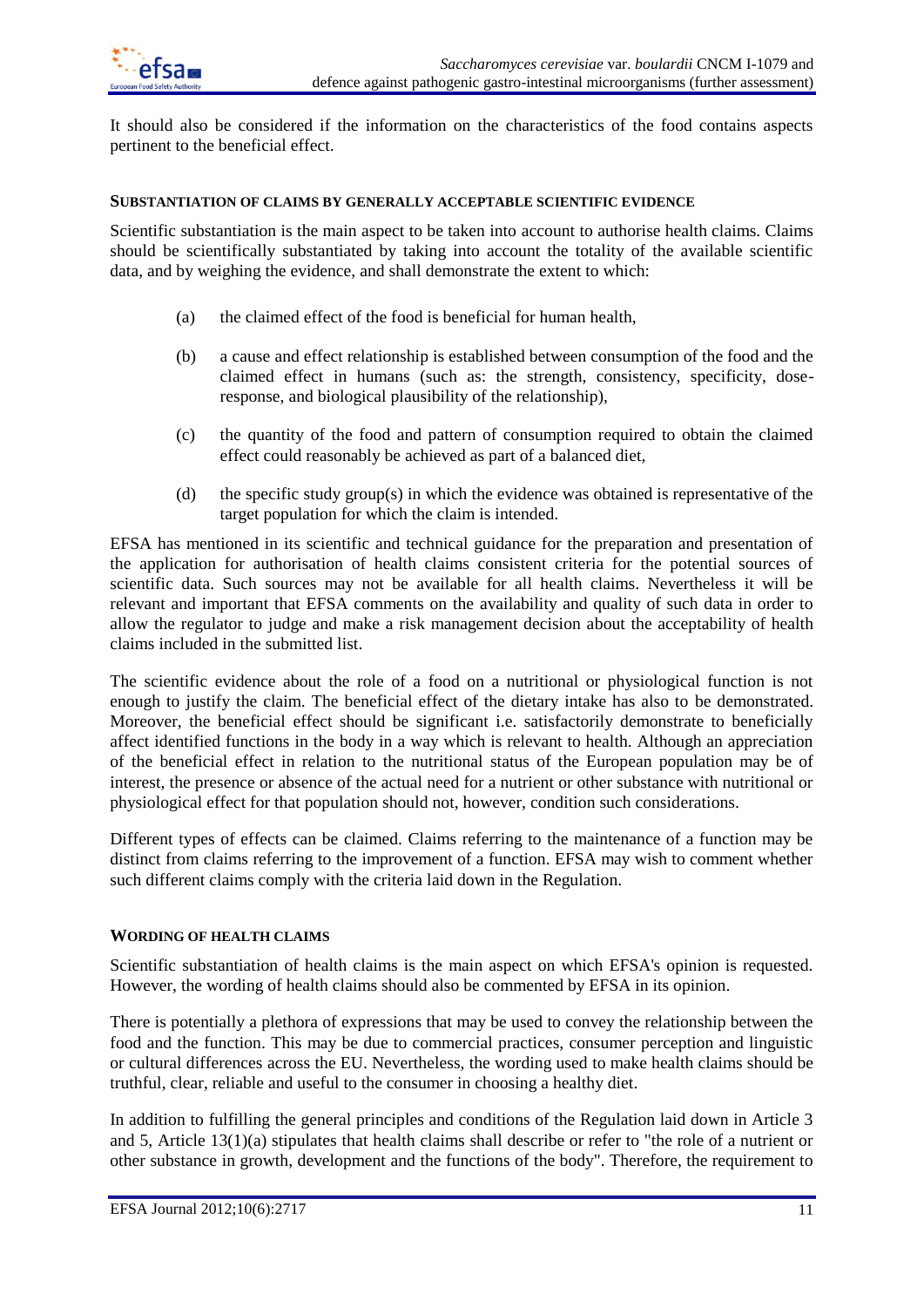

describe or refer to the 'role' of a nutrient or substance in growth, development and the functions of the body should be carefully considered.

The specificity of the wording is very important. Health claims such as "Substance X supports the function of the joints" may not sufficiently do so, whereas a claim such as "Substance X helps maintain the flexibility of the joints" would. In the first example of a claim it is unclear which of the various functions of the joints is described or referred to contrary to the latter example which specifies this by using the word "flexibility".

The clarity of the wording is very important. The guiding principle should be that the description or reference to the role of the nutrient or other substance shall be clear and unambiguous and therefore be specified to the extent possible i.e. descriptive words/ terms which can have multiple meanings should be avoided. To this end, wordings like "strengthens your natural defences" or "contain antioxidants" should be considered as well as "may" or "might" as opposed to words like "contributes", "aids" or "helps".

In addition, for functions affected by a large number of dietary factors it should be considered whether wordings such as "indispensable", "necessary", "essential" and "important" reflects the strength of the scientific evidence.

Similar alternative wordings as mentioned above are used for claims relating to different relationships between the various foods and health. It is not the intention of the regulator to adopt a detailed and rigid list of claims where all possible wordings for the different claims are approved. Therefore, it is not required that EFSA comments on each individual wording for each claim unless the wording is strictly pertinent to a specific claim. It would be appreciated though that EFSA may consider and comment generally on such elements relating to wording to ensure the compliance with the criteria laid down in the Regulation.

In doing so the explanation provided for in recital 16 of the Regulation on the notion of the average consumer should be recalled. In addition, such assessment should take into account the particular perspective and/or knowledge in the target group of the claim, if such is indicated or implied.

### **TERMS OF REFERENCE**

#### **HEALTH CLAIMS OTHER THAN THOSE REFERRING TO THE REDUCTION OF DISEASE RISK AND TO CHILDREN'S DEVELOPMENT AND HEALTH**

EFSA should in particular consider, and provide advice on the following aspects:

- $\triangleright$  Whether adequate information is provided on the characteristics of the food pertinent to the beneficial effect.
- $\triangleright$  Whether the beneficial effect of the food on the function is substantiated by generally accepted scientific evidence by taking into account the totality of the available scientific data, and by weighing the evidence. In this context EFSA is invited to comment on the nature and quality of the totality of the evidence provided according to consistent criteria.
- $\triangleright$  The specific importance of the food for the claimed effect. For functions affected by a large number of dietary factors whether a reference to a single food is scientifically pertinent.

In addition, EFSA should consider the claimed effect on the function, and provide advice on the extent to which: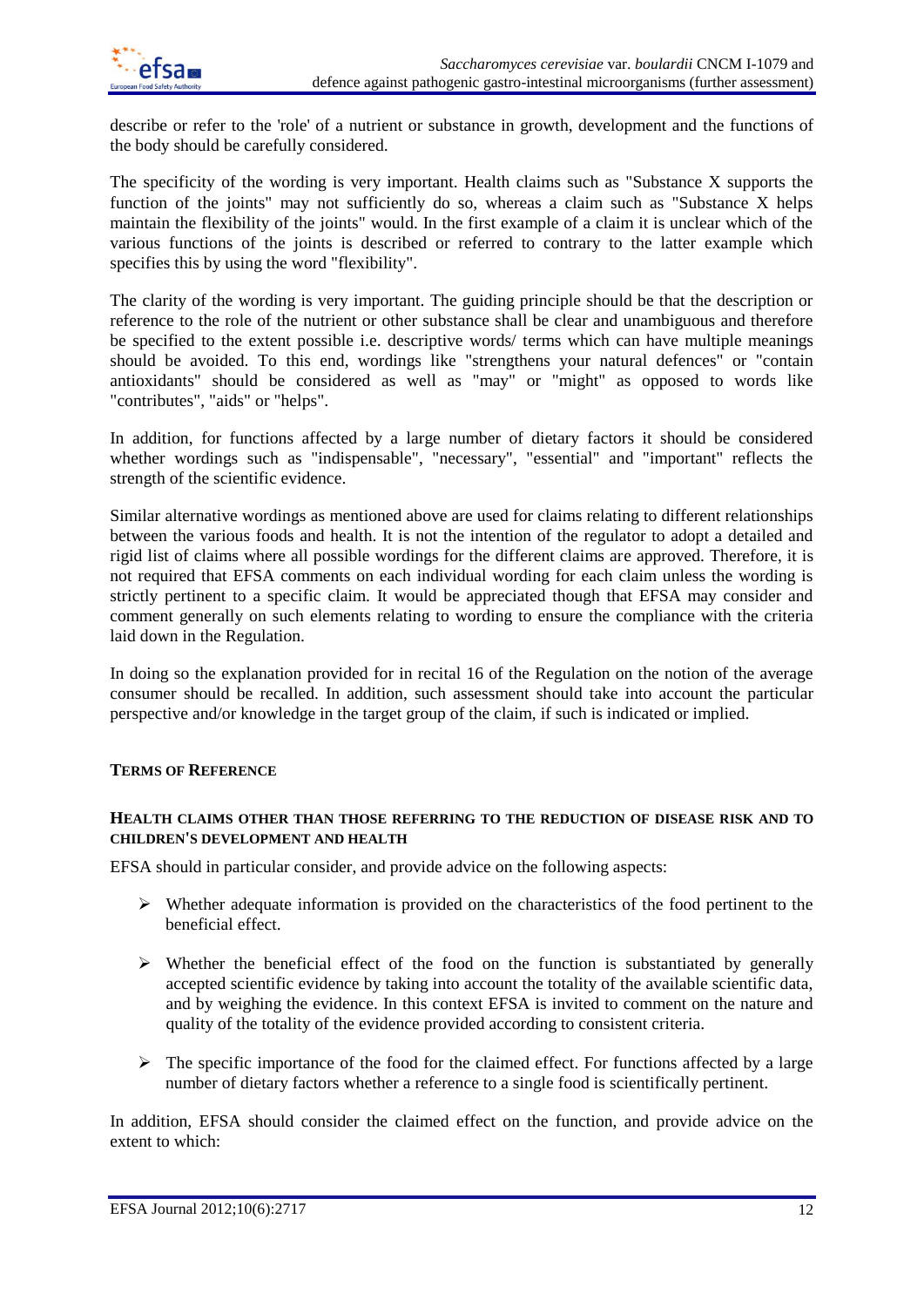

- $\triangleright$  the claimed effect of the food in the identified function is beneficial.
- $\triangleright$  a cause and effect relationship has been established between consumption of the food and the claimed effect in humans and whether the magnitude of the effect is related to the quantity consumed.
- $\triangleright$  where appropriate, the effect on the function is significant in relation to the quantity of the food proposed to be consumed and if this quantity could reasonably be consumed as part of a balanced diet.
- $\triangleright$  the specific study group(s) in which the evidence was obtained is representative of the target population for which the claim is intended.
- $\triangleright$  the wordings used to express the claimed effect reflect the scientific evidence and complies with the criteria laid down in the Regulation.

When considering these elements EFSA should also provide advice, when appropriate:

 $\triangleright$  on the appropriate application of Article 10 (2) (c) and (d) in the Regulation, which provides for additional labelling requirements addressed to persons who should avoid using the food; and/or warnings for products that are likely to present a health risk if consumed to excess.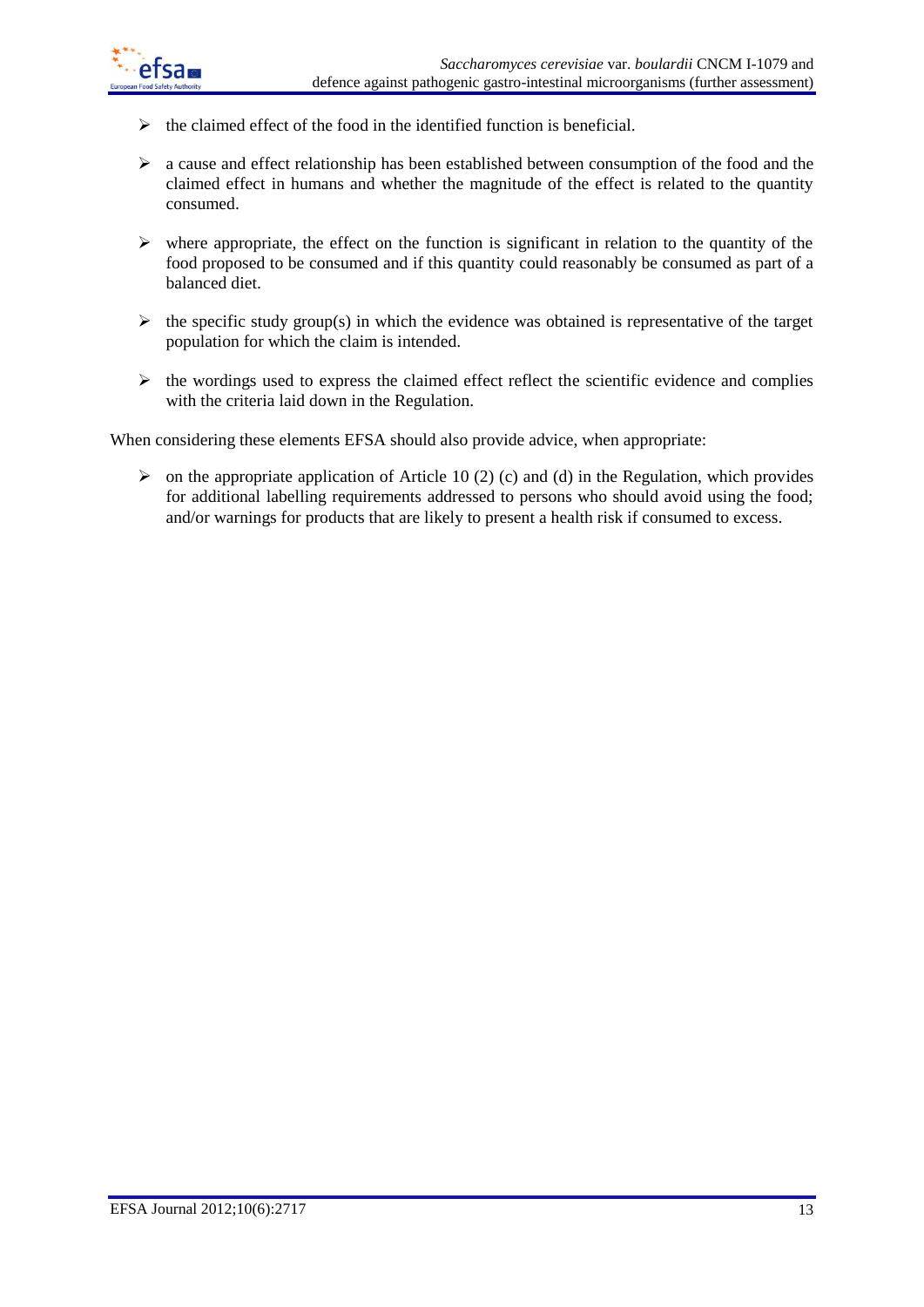

### **APPENDIX B**

#### **EFSA DISCLAIMER**

The present opinion does not constitute, and cannot be construed as, an authorisation to the marketing of the food/food constituent, a positive assessment of its safety, nor a decision on whether the food/food constituent is, or is not, classified as foodstuffs. It should be noted that such an assessment is not foreseen in the framework of Regulation (EC) No 1924/2006.

It should also be highlighted that the scope, the proposed wordings of the claims and the conditions of use as proposed in the Consolidated List may be subject to changes, pending the outcome of the authorisation procedure foreseen in Article 13(3) of Regulation (EC) No 1924/2006.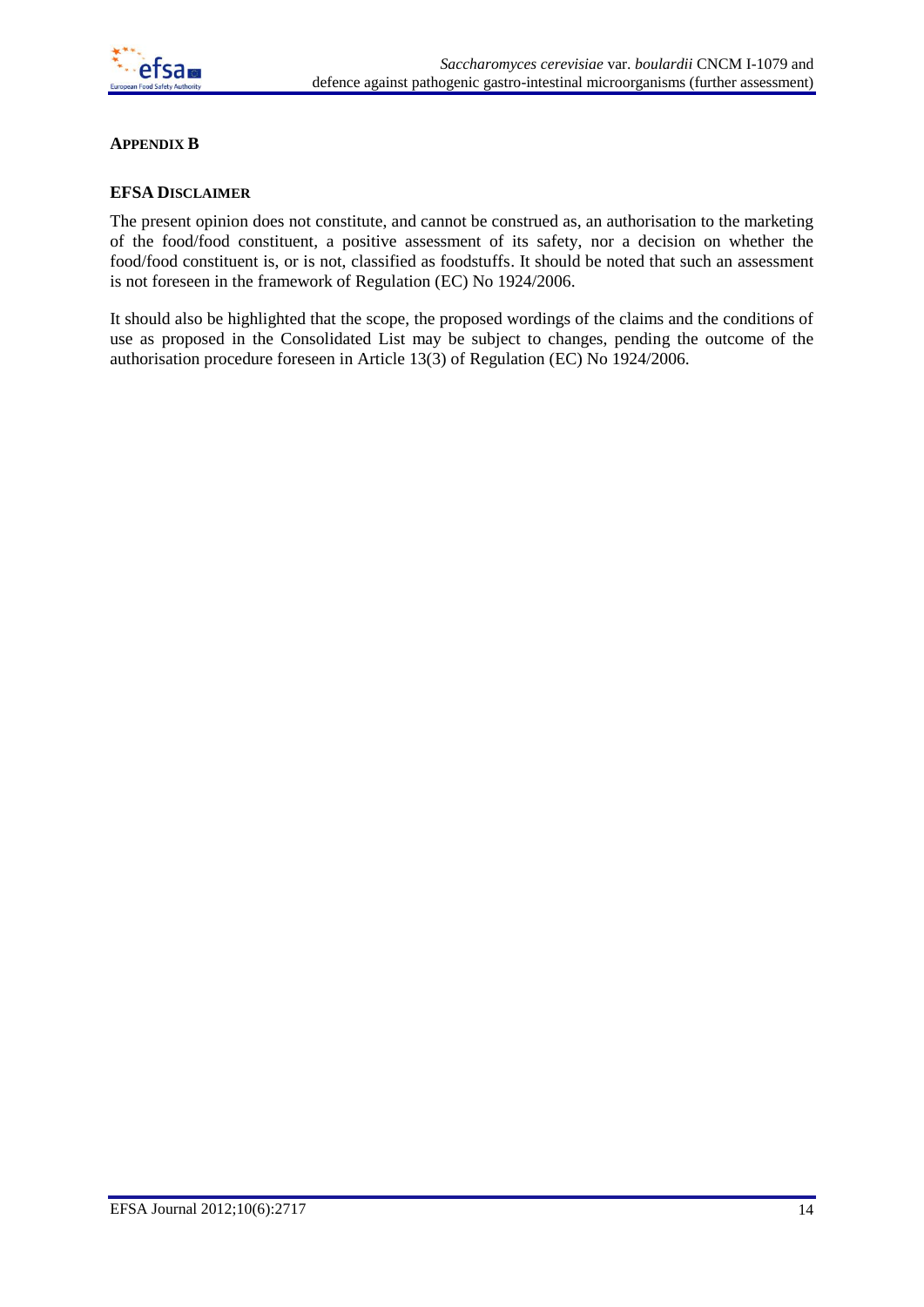

### **APPENDIX C**

**Table 1.** Health claims related to *Saccharomyces cerevisiae* var. *boulardii* CNCM-I-1079, including conditions of use, as proposed in the framework of further assessment.

| ID  | <b>Food or Food constituent</b>               | <b>Health Relationship</b>                                                                                                                                                                                                                                                                                                                                                                                                                                                                  | <b>Proposed wording</b>                                                                                                                                                                             |
|-----|-----------------------------------------------|---------------------------------------------------------------------------------------------------------------------------------------------------------------------------------------------------------------------------------------------------------------------------------------------------------------------------------------------------------------------------------------------------------------------------------------------------------------------------------------------|-----------------------------------------------------------------------------------------------------------------------------------------------------------------------------------------------------|
| 913 | Saccharomyces boulardii<br><b>CNCM-I-1079</b> | The food constituent helps to fight<br>against gastro-intestinal (GI)<br>pathogens. The presence of<br>pathogenic microorganisms in the GI<br>tract may lead to the development of<br>GI infections like diarrhea from<br>different etiology (antibiotic<br>associated diarrhea, traveller's<br>diarrhea, acute diarrhea). Indeed,<br>antibiotic treatments, change in<br>dietary habits when travelling, or<br>hospitalization can lead to GI<br>infections accompanied with<br>diarrheas. | The food constituent is<br>helping to maintain gut<br>health by improving<br>defence against pathogens<br>in the gastro-intestinal<br>tract, particularly in<br>people with impaired gut<br>health. |
|     |                                               | Maintenance of the defence against<br>pathogenic GI microorganisms may<br>protect against the development of GI<br>infections and has been found by the<br>EFSA NDA Panel as being a<br>beneficial physiological effect.<br>(EFSA Journal 2011, 9(6):2167).                                                                                                                                                                                                                                 |                                                                                                                                                                                                     |
|     |                                               | Moreover, decreasing potentially<br>pathogenic intestinal microorganisms<br>might be beneficial to human health<br>(EFSA Journal 2009, 7(9):1232 and<br>1242).                                                                                                                                                                                                                                                                                                                              |                                                                                                                                                                                                     |
|     |                                               | Outcome measures used to assess the<br>claimed effects in humans include<br>incidence of diarrhea, stool frequency<br>and consistency, and presence of<br>Clostridium difficile in stools.                                                                                                                                                                                                                                                                                                  |                                                                                                                                                                                                     |

### **Conditions of use**

A review of the scientific literature shows a broad range of daily dosages for *S. boulardii* (2\*109 to  $3*10^{10}$  CFU/day) for the intended use of protection against pathogens and the development of gastro-intestinal infections in adults.

General population with impaired gut health, including people taking antibiotics (which are often associated with diarrhea) or travellers to developing countries, who are a high risk population for the development of diarrhea (traveller's diarrhea mainly caused by bacteria; *E. coli* is the pathogen most frequently isolated).